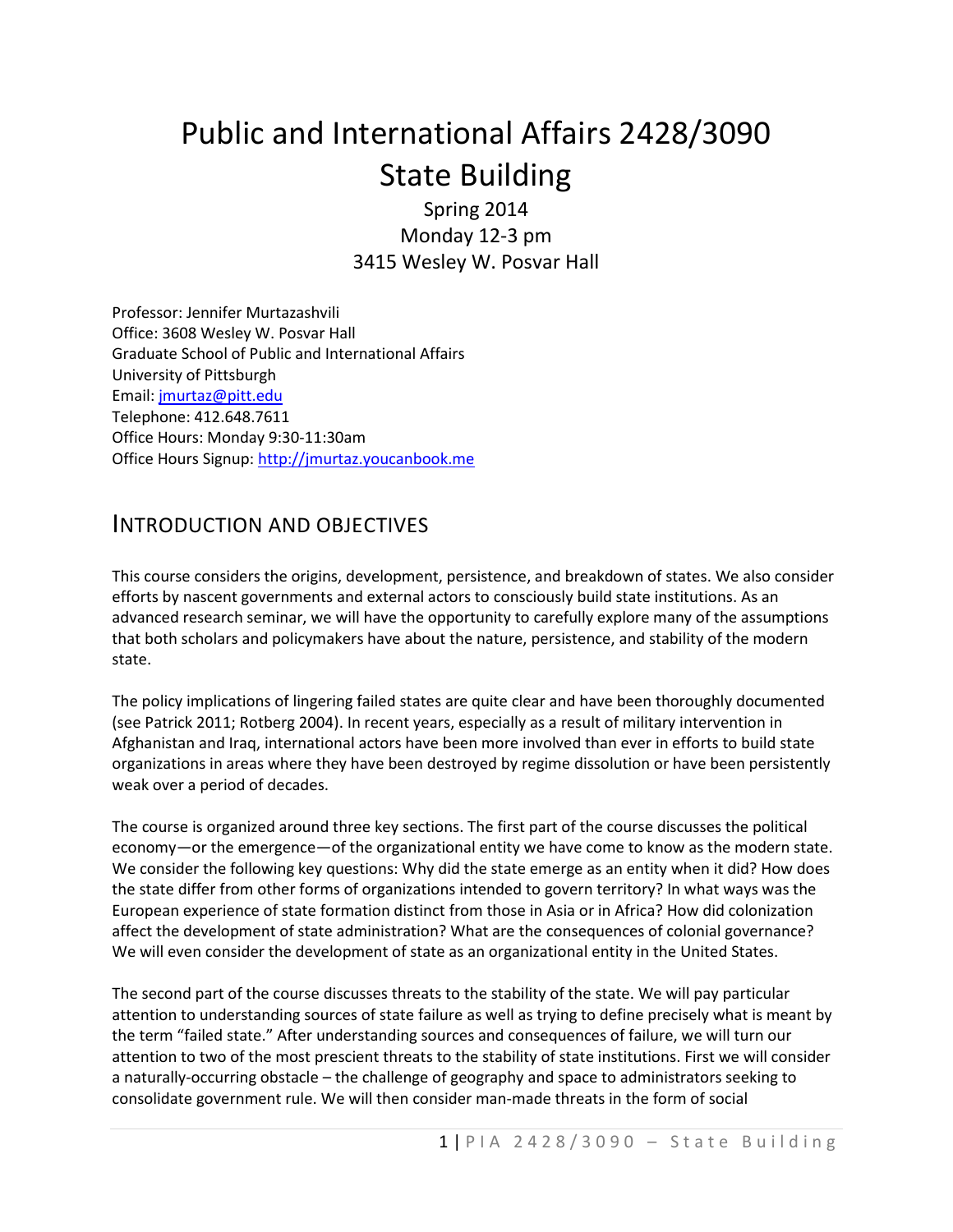organizations that derive their legitimacy from sources outside the state, namely self-governing organizations such as tribes and warlords.

The third and final section of the course considers efforts to consciously build states, both by government administrators as well as by international actors. To this end, we will explore efforts to "rebuild" states in post-communist areas after the fall of the Berlin Wall, followed by discussion of contemporary US and other international efforts to engage in state building in Afghanistan and Iraq.

### EVALUATION

There are several opportunities for evaluation in this course: three written assignments, a final project, and class participation.

- Final paper and its components 50% of final grade
- Three short papers 30% of final grade
	- o Short paper 1: due February 3
	- o Short paper 2: due February 24
	- o Short paper 3: due March 31
- **Class participation (including course moderation)**  $-$  20% of final grade.

All written assignments should be submitted in hard copy (in class) and soft copy (via digital dropbox on Courseweb).

The short papers are designed to evaluate your ability to synthesize and build upon course materials. These papers are only to be based on materials we have covered in class. You will be provided the essay question one week before the short paper is due.

Students in the course will be assigned to moderate a class, in partnership with another student, at least twice during the course of the semester. As a class moderator, you will be responsible for two primary tasks. First, you are required to post discussion prompts to Courseweb no later than Thursday at 8pm prior to our course meeting. Second, you are responsible for stewarding discussion in class. Each moderation opportunity will constitute 5 percent of your course grade. This grade includes evaluation of prompts posted to Courseweb and stewardship of course discussion on assigned date.

The final paper and its components, constitutes 50 percent of your course grade. This paper may be either a research paper or a policy paper. A research paper asks a question that is driven by theory or an empirical puzzle. A policy paper seeks to draw attention to an issue of significance in a region, provide background to the issue or problem, and then provide a series of recommendations to deal with these issues. You must come to and discuss your topic with me early in the semester.

- January 13: One paragraph description of paper topic (5% of course grade)
- February 10: Five page overview (5% of course grade)
- Weeks 11-15 (Individual dates, TBD): In-class presentation of research paper (5% of course grade)
- Final Paper: Due April 14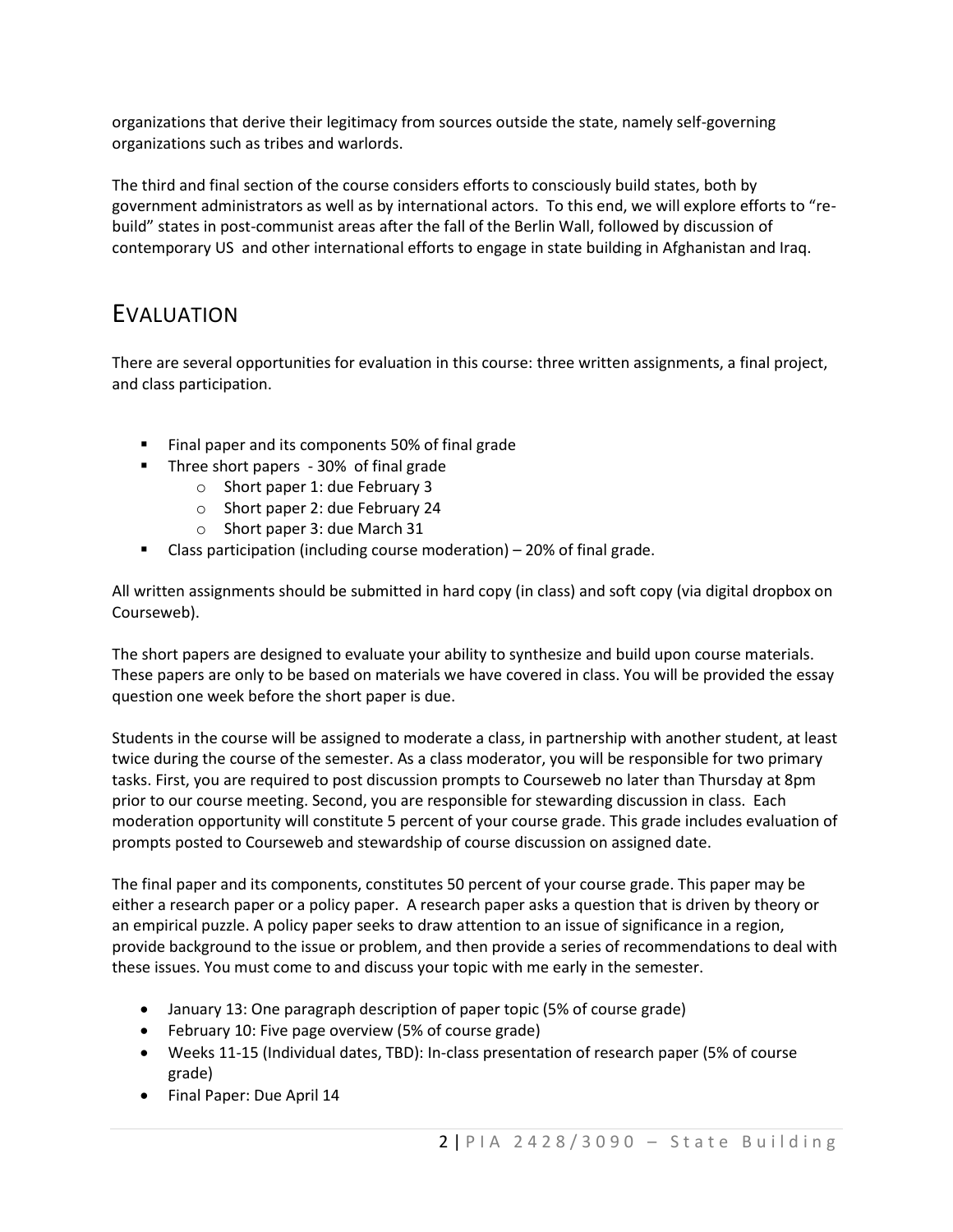#### SEMINAR MEETINGS

The course is designed to be a seminar. For this approach to be effective, it requires truly careful and thoughtful preparation before each class meeting. This means that you must critically engage the materials before coming to class. I will begin each course with a brief lecture to contextualize the materials. Afterwards, the moderators for the course will take over and steward discussion. At the end of the class meeting I may formally present some materials to ensure we have covered the objectives for the course.

For seminar discussion to be fruitful, you will need to read materials critically and reflectively. Each of you have different research interests. Students come from a variety of disciplines with a wide range of research interests. It goes without saying that you should be courteous and professional to others in class, but I strongly encourage you to engage each other critically. Discussion should not simply revolve around answering questions or coming to a "correct" conclusion to please the instructor, but should involve responding to the comments others have made. Strong participation is thoughtful participation that encourages others to chime in. You should never hesitate to stop to ask for clarification if a point made by me or another colleague is unclear.

Each week, class moderators will post questions on our Courseweb discussion site. You are responsible for making at least two informed posts in response to discussion. These posts will contribute to your class participation grade. The discussion board will automatically cut off discussion by 9pm on Sunday evenings. Make sure you have time to post before this time.

Texting is distracting to drivers and it is equally distracting in the classroom. As a result, during this course you must turn off your cell phone.

# REQUIRED TEXTS

Required texts can be found at any number of retailers online. Other documents and articles have been placed on Courseweb.

- Andrews, Matt. 2013. *The Limits of Institutional Reform in Development*. New York: Cambridge University Press.
- Bates, Robert H. 2008. *When Things Fell Apart*. New York: Cambridge University Press.
- Coyne, Christopher. 2007. *After War: The Political Economy of Exporting Democracy*. Palo Alto, CA: Stanford Economics and Finance.
- Fukuyama, Francis. 2012. The Origins of Political Order: From Prehuman Times to the French Revolution. New York: Farrar, Straus and Giroux.
- Young, Crawford. 1994. *The African Colonial State in Comparative Perspective*. New Haven: Yale University Press.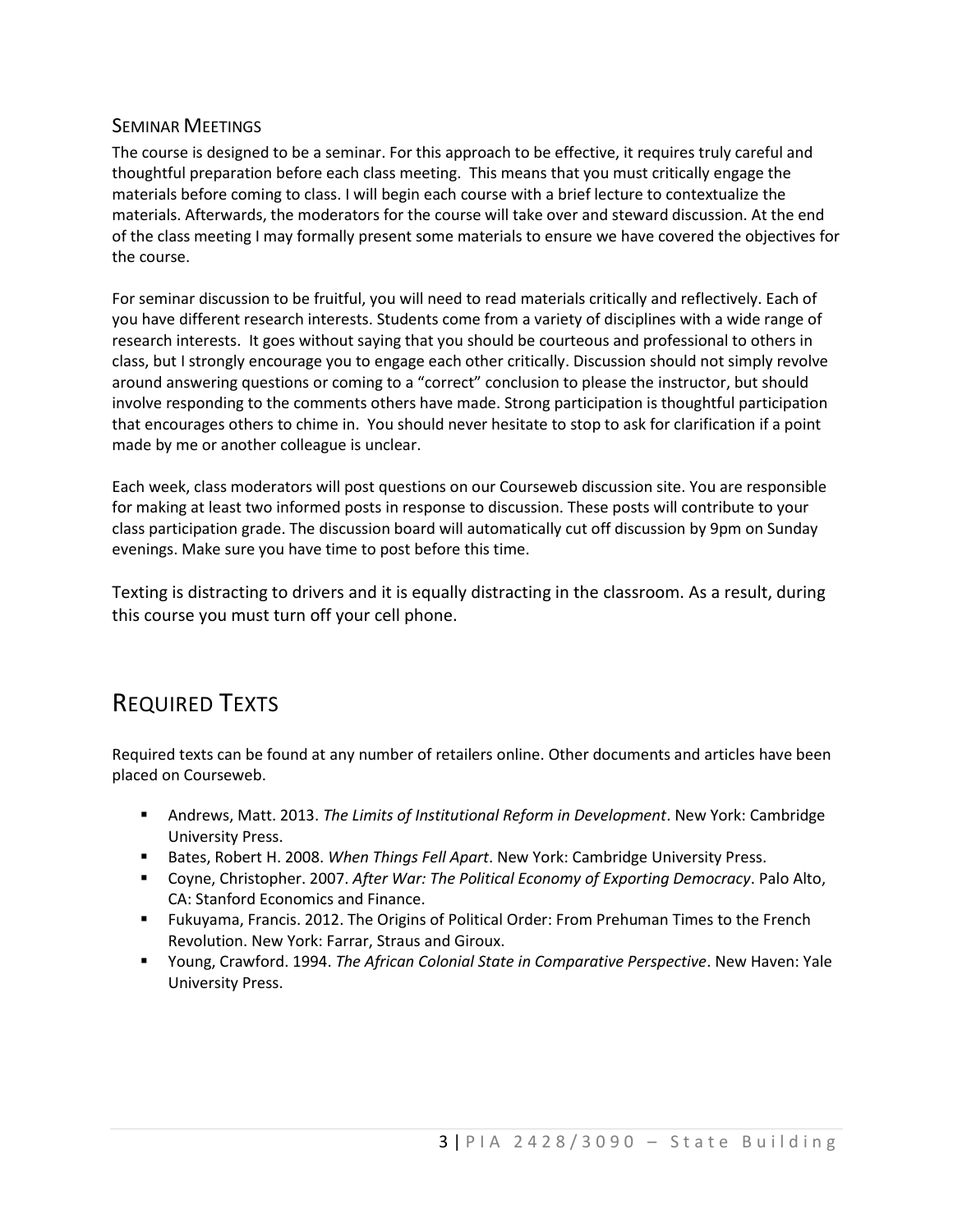# GRADING POLICY

GSPIA's grading policy is based on the premise that work at the graduate level is fundamentally different from that at undergraduate institutions. In general, expectations regarding student performance will be higher. Grades in the "A" range will be reserved for students who perform exceptionally well in all components of the course. Grades in the "B" range will be considered satisfactory graduate-level performance. Grades in the "C" range are an indication of below satisfactory performance at the graduate level, with marks of "C-" and below not counted toward a student's degree requirements. Students receiving grades of "C+" or lower on early assignments are urged to meet with the instructor at the earliest opportunity to identify potential problems and develop strategies for improvement.

Students occasionally request an extension at the end of the semester if they cannot complete their assignments due to unforeseen work commitments, family problems, illness and so on. A "G" grade will be given *only under exceptional circumstances*, at the discretion of the instructor, and should be discussed with the instructor before the end of the term. Poor time management is not considered an "exceptional circumstance." According to GSPIA policy, a student must remove the G grade by completing the assigned work for the course as soon as possible in the semester following the course.

Finally, you should note that the assigned readings for the course provide only the skeletal framework for the topics we will discuss. Therefore, in your assignments, you are encouraged to use other research materials, resources, data, readings, etc.

### SPECIAL NEEDS

If you have a disability for which you may be requesting an accommodation, you are encouraged to contact both your instructor and Disability Resources and Services, 140 William Pitt Union, (412) 648- 7890/ (412) 383-7355 (TTY), as early as possible in the term. DRS will verify your disability and determine reasonable accommodations for this course.

# CHEATING AND PLAGIARISM

Plagiarism is use of written material from any source without proper citation. It is a serious violation of academic ethics. Note that I adhere strictly to the school policy on plagiarism. Any paper found to have plagiarized material will automatically receive a failing grade, and serious cases of plagiarism can result in a failing grade for the class, so take the time to familiarize yourself with the rules of citation and with GSPIA's policy (found in the GSPIA handbook of academic policies and procedures). If you have any questions on how to cite sources correctly, please ask me directly. Unless clearly specified, you are expected to complete all assignments individually.

- **Provides assistance during an academic evaluation to another person in a manner not** authorized by the instructor.
- Receives assistance during an academic evaluation from another person in a manner not authorized by the instructor.
- **Practices any form of deceit in an academic evaluation proceeding.**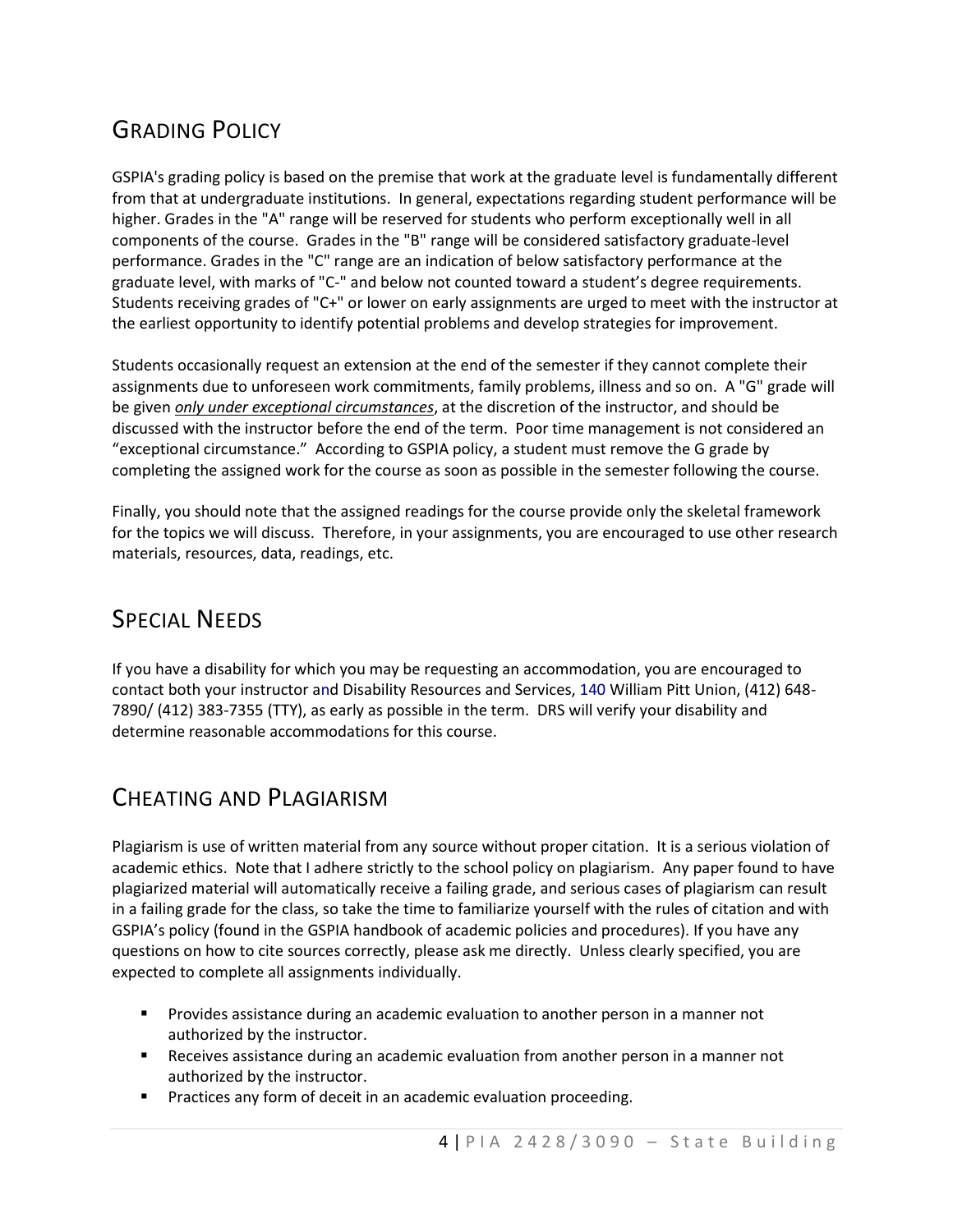Submits the work of another person in a manner that represents the work to be one's own.

### STATEMENT ON CLASSROOM RECORDING

To address the issue of students recording a lecture or class session, the University's Senate Educational Policy Committee issued the recommended statement on May 4, 2010:

"*To ensure the free and open discussion of ideas, students may not record classroom lectures, discussion and/or activities without the advance written permission of the instructor, and any such recording properly approved in advance can be used solely for the student's own private use."* 

# COURSE READING SCHEDULE

### I. INTRODUCTION AND DEFINITIONS

#### WEEK 1 - JANUARY 6

INTRODUCTION – DEFINING THE STATE

- Fukuyama, Francis. 2004. *State-Building: Governance and World Order in the 21st Century*. Ithaca: Cornell University Press. Chapter 1
- [Berman,](https://courseweb.pitt.edu/bbcswebdav/pid-16329583-dt-content-rid-4052119_2/xid-4052119_2) Sheri. "From the Sun King to Karzai: Lessons for State Building in Afghanistan." Foreign Affairs 89 (2010).
- Weber, Max. [Politics as a Vocation](http://anthropos-lab.net/wp/wp-content/uploads/2011/12/Weber-Politics-as-a-Vocation.pdf) (Essay)
- Nettl, J. P. 1968. "The State as a Conceptual Variable." *World Politics* 20(4): 559-592.
- Levi, Margaret. 2002. "The State of the Study of the State." In *Political Science: State of the Discipline*, New York: W.W. Norton, p. 33-55.

#### Recommended

- Mann, M. (2009). The autonomous power of the state: its origins, mechanisms and results. *European Journal of Sociology*, *25*, 185.
- Skocpol, Theda. 1979. *States and Social Revolutions: A Comparative Analysis of France, Russia and China*. New York: Cambridge University Press.
- Vu, Tuong. 2010. "Studying the State through State Formation." *World Politics* 62(01): 148-175.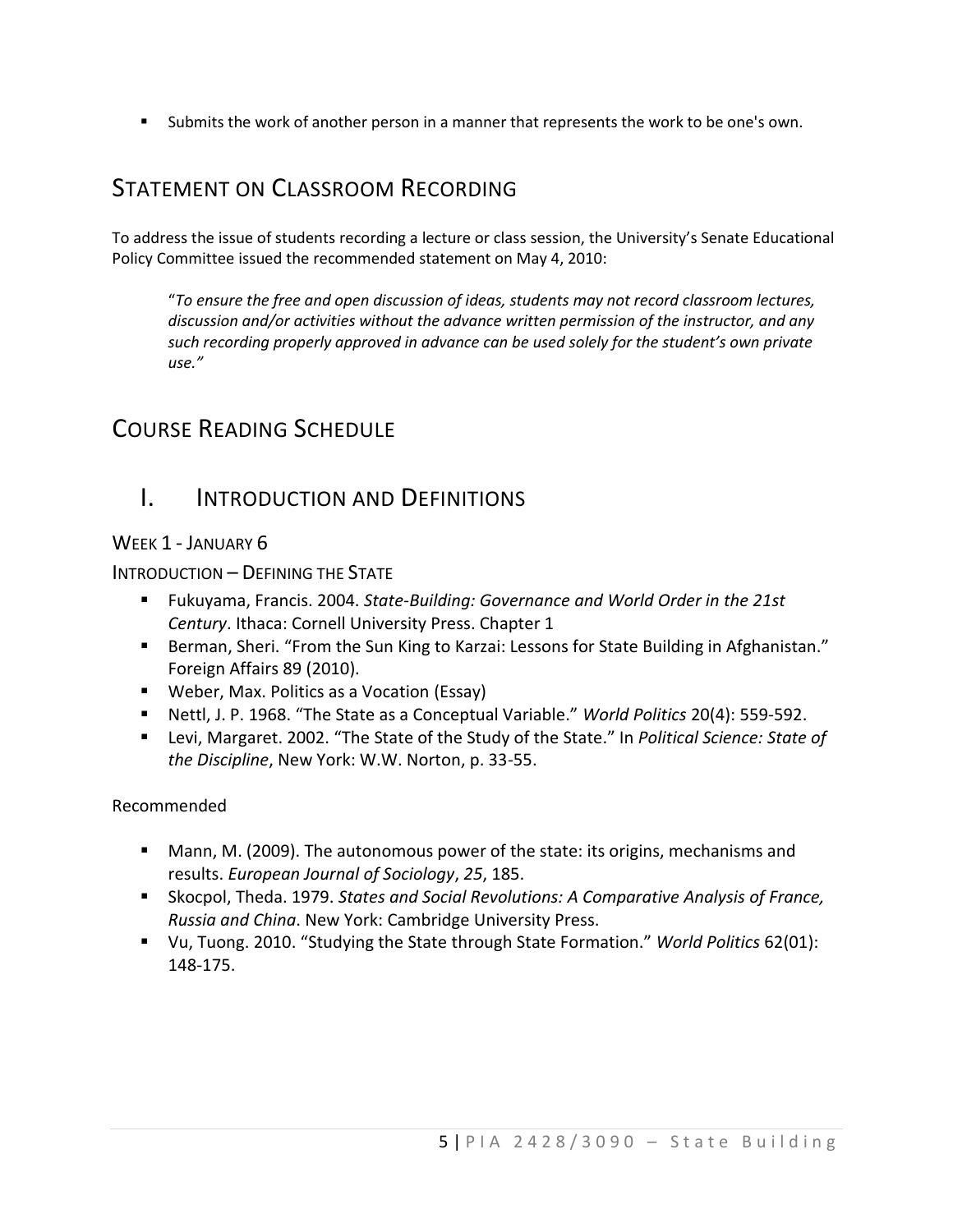# II. THE POLITICAL ECONOMY OF THE STATE

#### WEEK 2 – JANUARY 18

BEFORE THE STATE: IS ANARCHY SUCH A BAD THING?

Assignment: One paragraph description of paper topic due in class.

- Hobbes, Thomas. 1998. *Leviathan*. ed. J. C. Gaskin. New York: Oxford University Press, USA, Chapters 13 and 14.
- Fukuyama, Francis. 2012. The Origins of Political Order: From Prehuman Times to the French Revolution. New York: Farrar, Straus and Giroux. Pp. 1-94
- Leeson, Peter T. 2007. "Better off Stateless: Somalia before and after Government Collapse." *Journal of Comparative Economics* 35(4): 689–710.
- Scott, James C. 2009. *The Art of Not Being Governed: An Anarchist History of Upland Southeast Asia*. New Haven, CT: Yale University Press. Pp. 1-63.
- Ostrom, Elinor. 1990. *Governing the Commons: The Evolution of Institutions for Collective Action*. New York: Cambridge University Press. Pp. 1-28.

WEEK 3 —JANUARY 20 NO CLASS

#### WEEK 4 - JANUARY 27

SOCIOLOGICAL AND POLITICAL APPROACHES TO STATE FORMATION

- Tilly, Charles. 1985. "War Making and State Making as Organized Crime." In *Bringing the State Back In*, eds. Peter B. Evans, Dietrich Rueschemeyer, and Theda Skocpol. New York: Cambridge University Press, 169–86.
- Fukuyama, Francis. 2012. The Origins of Political Order: From Prehuman Times to the French Revolution. New York: Farrar, Straus and Giroux. Pp. 100-241.
- Barkey, Karen. 1994. *Bandits and Bureaucrats: The Ottoman Route to State Centralization*. Ithaca, NY: Cornell University Press. Chapters 1-2.
- Mann, Michael. 2009. "The Autonomous Power of the State: Its Origins, Mechanisms and Results." *European Journal of Sociology* 25: 185.

Recommended:

- Bates, Robert H. 2001. Prosperity and Violence: The Political Economy of Development. New: W. W. Norton.
- Ertman, Thomas. 1997. Birth of the Leviathan: Building States and Regimes in Medieval and Early Modern Europe. Cambridge: Cambridge University Press.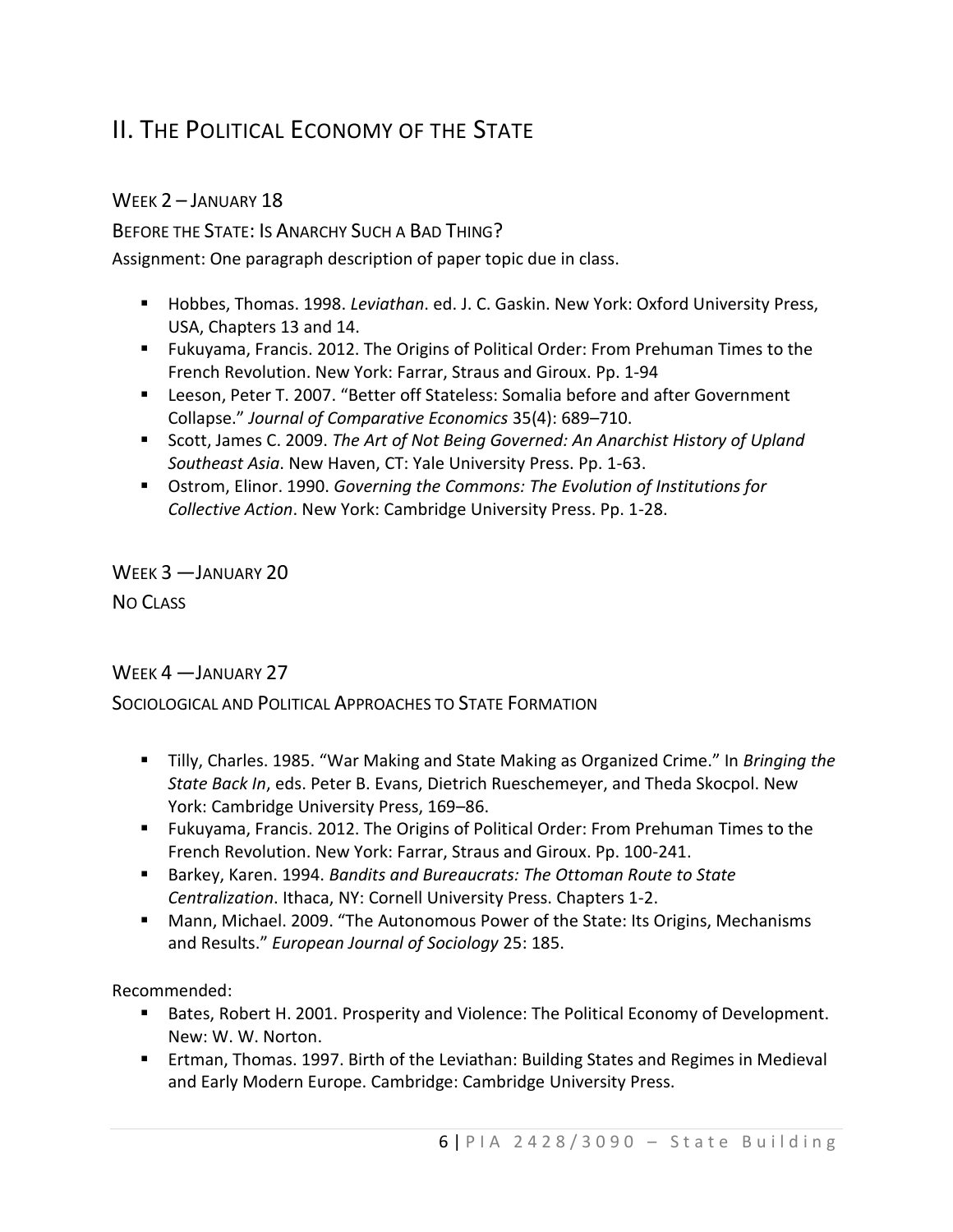- Tilly, Charles. 1992. Coercion, Capital, and European States, AD 990-1992. Cambridge: Blackwell.
- Hintze, Otto. 1975. The Historical Essays of Otto Hintze. New York: Oxford University Press, USA.

WEEK 5—FEBRUARY 3 ECONOMIC THEORIES OF THE STATE *SHORT PAPER 1 DUE*

- Fukuyama, Francis. 2012. The Origins of Political Order: From Prehuman Times to the French Revolution. New York: Farrar, Straus and Giroux. Pp. 245-317.
- North, Douglass C. 1981. *Structure and Change in Economic History*. New York: Norton. Chapters 1-3.
- Olson, Mancur. 1993. "Dictatorship, Democracy, and Development." *The American Political Science Review* 87(3): 567-576.
- North, Douglass, John Joseph Wallis, and Barry R. Weingast. 2009. *Violence and Social Orders: A Conceptual Framework for Interpreting Recorded Human History*. New York: Cambridge University Press. Chapter 1
- Murtazashvili, Ilia and Murtazashvili, Jennifer, *Land, the State and War*, Manuscript, Chapters 2-3.

#### WEEK 6-FEBRUARY 10

COLONIAL STATES AND THEIR LEGACY

- Young, Crawford. 1994. *The African Colonial State in Comparative Perspective*. New Haven: Yale University Press.
- Reno, William. 1995. *Corruption and State Politics in Sierra Leone*. New York: Cambridge University Press. Chapter 1.
- Jackson, Robert H., and Carl G. Rosberg. 1982. "Why Africa's Weak States Persist: The Empirical and the Juridical in Statehood." *World Politics* 35(1): 1-24.

Recommended

- Edgar, Adrienne Lynn. 2006. *Tribal Nation: The Making of Soviet Turkmenistan*. Princeton University Press.
- Centeno, Miguel Angel. 2003. *Blood and Debt: War and the Nation-State in Latin America*. Pennsylvania State University Press.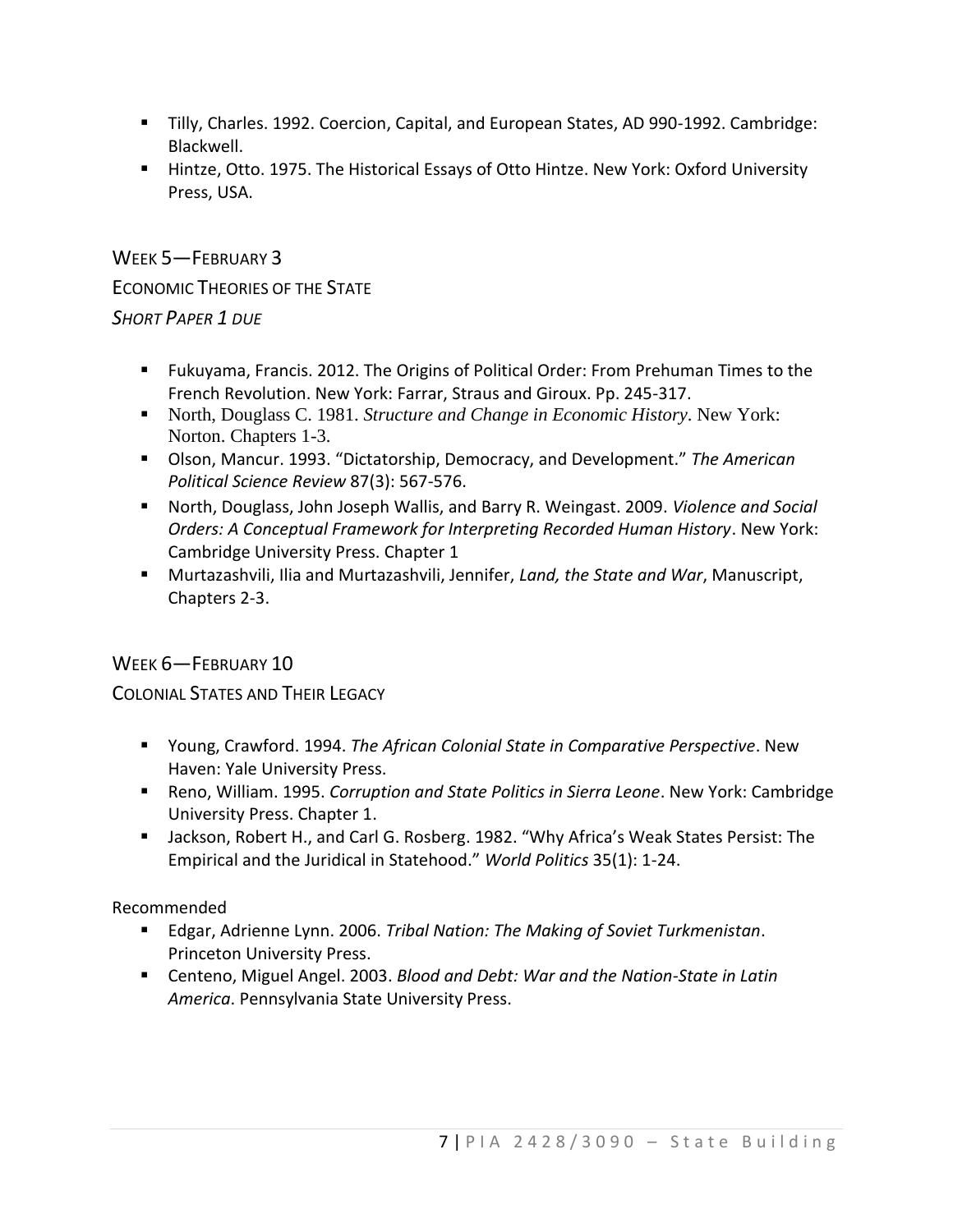#### WEEK 7—FEBRUARY 15

STATE AND TAXATION NEXUS

Assignment: Five page overview of Research Paper Due

- Fukuyama, Francis. 2012. The Origins of Political Order: From Prehuman Times to the French Revolution. New York: Farrar, Straus and Giroux. Pp. 321-434.
- Levi, Margaret. 1989. *Of Rule and Revenue*. Berkeley, CA: University of California Press. Introduction and Chapter 1.
- Ross, Michael L. 2004. "Does Taxation Lead to Representation?" *British Journal of Political Science* 34: 229-249.
- Moore, Mick. 2008. "Between Coercion and Contract: Competing Narratives on Taxation and Governance." In *Taxation and State-Building in Developing Countries: Capacity and Consent*, eds. Deborah Brautigam, Odd-Helge Fjeldstad, and Mick Moore. Cambridge University Press, 34–63.
- Dincecco, Mark. 2009. "Fiscal Centralization, Limited Government, and Public Revenues in Europe, 1650–1913." *The Journal of Economic History* 69(01): 48–103.
- Baskaran, Thushyanthan. 2014. "Taxation and Democratization." *World Development* 56: 287–301.

Recommended

- Besley, Timothy J., and Torsten Persson. 2009. "State Capacity, Conflict and Development." *National Bureau of Economic Research Working Paper Series* No. 15088.
- **Bobbitt, Philip. 2007. "The Problem: Illiberal Democracy. No Representation without** Taxation." *Foreign Policy* (160): 49.
- Brautigam, Deborah, Odd-Helge Fjeldstad, and Mick Moore. 2008. *Taxation and State-Building in Developing Countries: Capacity and Consent*. 1st ed. Cambridge University Press.
- Gehlbach, Scott. 2010. *Representation through Taxation: Revenue, Politics, and Development in Postcommunist States*. New York: Cambridge University Press.

#### WEEK 8-FEBRUARY 24

STATE BUILDING IN THE UNITED STATES

#### *Short Paper 2 due*

- Pollack, Sheldon David. 2009. *War, Revenue, and State Building: Financing the Development of the American State*. Ithaca, NY: Cornell University Press. Pp. 1-22, 100- 164. (entire book online via Pittcat)
- Skowronek, Stephen. 1982. Building a New American State: The Expansion of National Administrative Capacities, 1877-1920. New York: Cambridge University Press. Pp. 1-38.
- Bensel, Richard Franklin. 1990. *Yankee Leviathan: The Origins of Central State Authority in America, 1859-1877*. New York: Cambridge University Press. Chapters 1,2, and 5.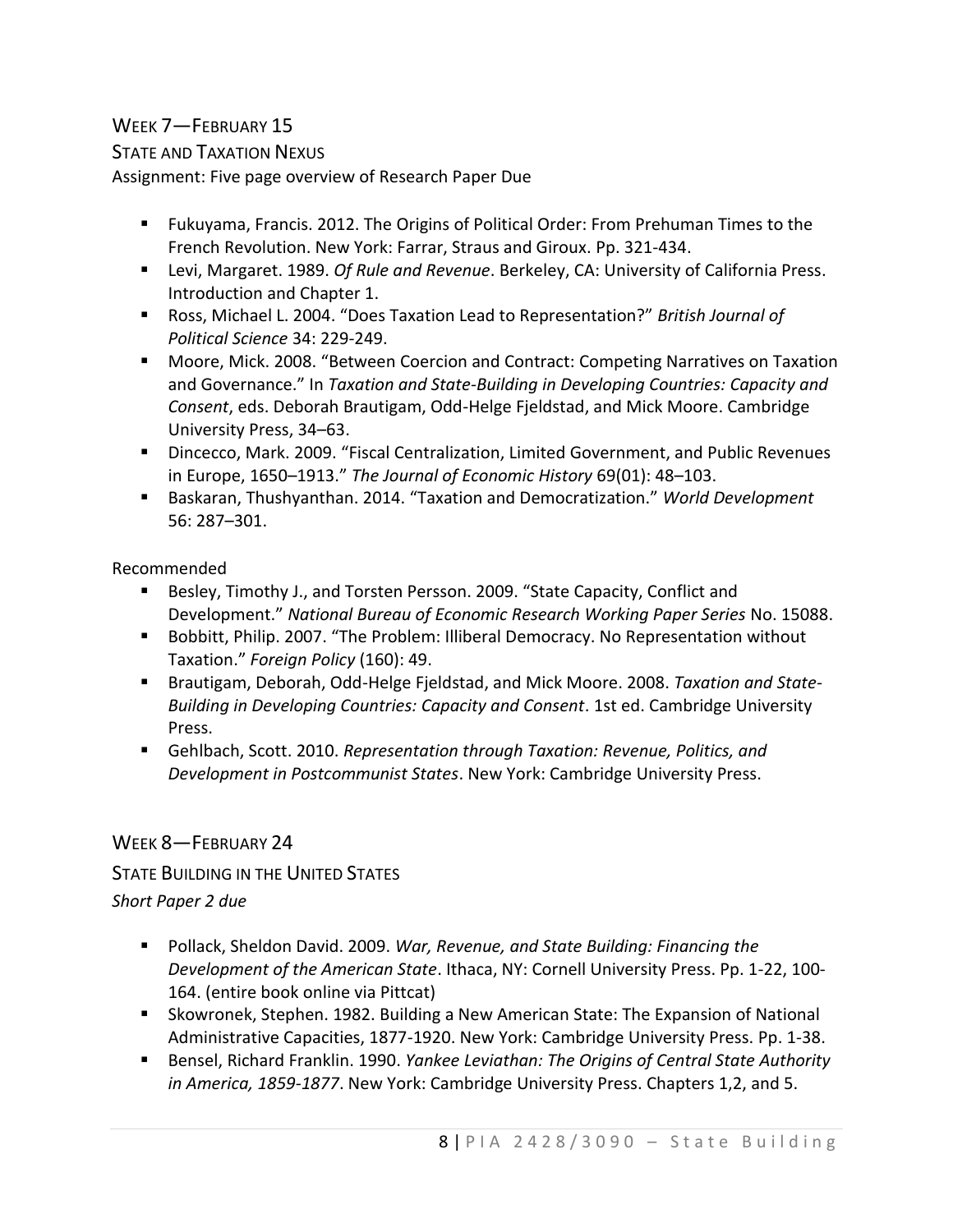Skocpol, Theda. 1995. *Protecting Soldiers and Mothers: The Political Origins of Social Policy in United States*. Cambridge, MA: Harvard University Press. Pp. 1-62.

# III. THREATS TO THE STATE

#### WEEK 9—MARCH 3

#### STATE COLLAPSE AND FAILURE

- Fukuyama, Francis. 2012. The Origins of Political Order: From Prehuman Times to the French Revolution. New York: Farrar, Straus and Giroux. Pp. 437-483.
- Goldstone, Jack A. 2008. "Pathways to State Failure." *Conflict Management and Peace Science* 25(4): 285–96.
- Rotberg, Robert I. 2004. "The Failure and Collapse of Nation-States: Breakdown, Prevention, and Repair." In When States Fail: Causes and Consequences, Princeton, NJ: Princeton University Press, p. 1-49.
- Bates, Robert H. 2008. *When Things Fell Apart*. New York: Cambridge University Press.
- Wunsch, James S., and Dele Olowu. 1990. "The Failure of the Centralized African State." In *The Failure of the Centralized State*, eds. James Stevenson Wunsch and Dele Olowu. Boulder, CO: Westview Press, p. 1-22.

#### WEEK 10—MARCH 10

SPRING BREAK

#### WEEK 11—MARCH 17

ANARCHY REDUX: INFORMAL ORDER AND THE STATE

- Hechter, Michael, and Nika Kabiri. 2008. "Attaining Social Order in Iraq." In *Order*, *Conflict, and Violence*, eds. Stathis N. Kalyvas, Ian Shapiro, and Tarek Masoud. New York: Cambridge University Press, p. 43-74.
- Murtazashvili, Jennifer, *Informal Federalism,* forthcoming
- Menkhaus, Ken. 2007. "Governance without Government in Somalia: Spoilers, State Building, and the Politics of Coping." *International Security* 31(3): 74-106.
- Mampilly, Zachariah Cherian. 2011. *Rebel Rulers: Insurgent Governance and Civilian Life during War*. Ithaca, N.Y.: Cornell University Press. Chapter 1.
- **Baldwin, Kate. 2013. "Why Vote with the Chief? Political Connections and Public Goods** Provision in Zambia." *American Journal of Political Science*.